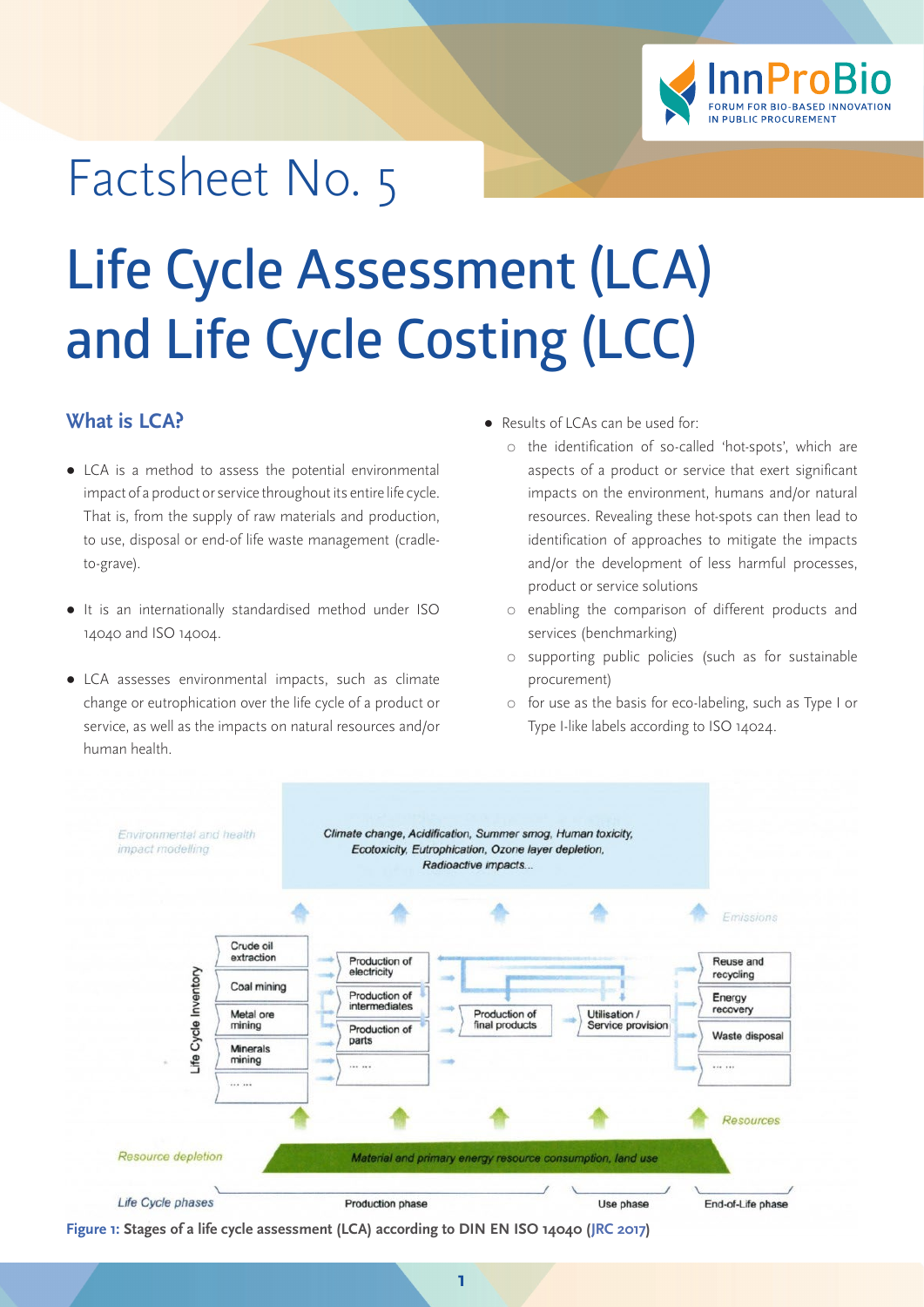#### **LCA and public procurement**

Green Public Procurement (GPP) is defined in the EU Communication (COM (2008) 400) "Public procurement for a better environment" as "a process whereby public authorities seek to procure goods, services and works with a reduced environmental impact throughout their life cycle when compared to goods, services and works with the same primary function that would otherwise be procured." GPP is a voluntary instrument, which means that EU Member States and public authorities can determine the extent to which they implement it.

LCAs can be helpful in a public procurement process to evaluate the inputs, outputs and potential environmental impacts of purchasing a particular product throughout its life cycle.

Life cycle considerations of products and/or materials are included as part of some eco-labels. The latter can help public procurers to define their requirements regarding bio-based products in their public tenders. For more information on ecolabels and certifications, please see [InnProBio Factsheet #2.](http://innprobio.innovation-procurement.org/fileadmin/user_upload/Factsheets/Factsheet_n_2.pdf)

#### **What is LCC?**

LCC is generally defined as an assessment of all costs which are related to a certain product, directly covered by one or several actors in the life cycle of the product (Hunkeler et al. 2007). Life Cycle Costing (in contrast to only focusing on the purchase price) is especially useful if a relevant share of costs are incurred during the use or end-of-life phase of the analysed product or service. The nature of life cycle costs depends on the specific product in question. Different cost elements are taken into account, depending on the product type.

#### **LCC and public procurement**

When using LCC to determine cost during the evaluation of a Call for Tenders, the EU Public Procurement Directives (2014) lay out clear rules for how this should be carried out and what may be included.

#### **What are the advantages of using LCA?**

- It provides a quantitative measurement of a product's potential environmental impact.
- Since LCA includes all stages of a product's life cycle it avoids sub-optimisation i.e. it avoids optimising a process in the life cycle which would lead to worsening the impact from another process within the same life cycle.
- There is a common basis (ISO standards) for how to conduct LCAs, which allows for at least a minimum of transparency and reproducibility.

At the award stage of a public procurement procedure, a procurer evaluates the quality of the tenders received and compares costs. Under the EU Public Procurement Directives (2014), all contracts must be awarded on the basis of most economically advantageous tender (MEAT). This means that contracts can be awarded on the sole basis of purchase price or overall cost-effectiveness, which opens the door for using a life cycle costing approach to establish the real cost of a purchase. This is particularly relevant for bio-based products as these tend to have higher purchase prices, however, may entail lower disposal costs.

How do you define the cost of a product over its life cycle? The following costs may be taken into account, whether they are borne by the contracting authority or other users:

- (a) costs, borne by the contracting authority or other users, such as:
	- (i) costs relating to acquisition,
	- (ii) costs of use, such as consumption of energy and other resources,
	- (iii) maintenance costs,
	- (iv) end of life costs, such as collection and recycling costs.
- (b) costs imputed to environmental externalities linked to the product, service or works during its life cycle, provided their monetary value can be determined and verified; such costs may include the cost of emissions of greenhouse gases and of other pollutant emissions and other climate change mitigation costs.